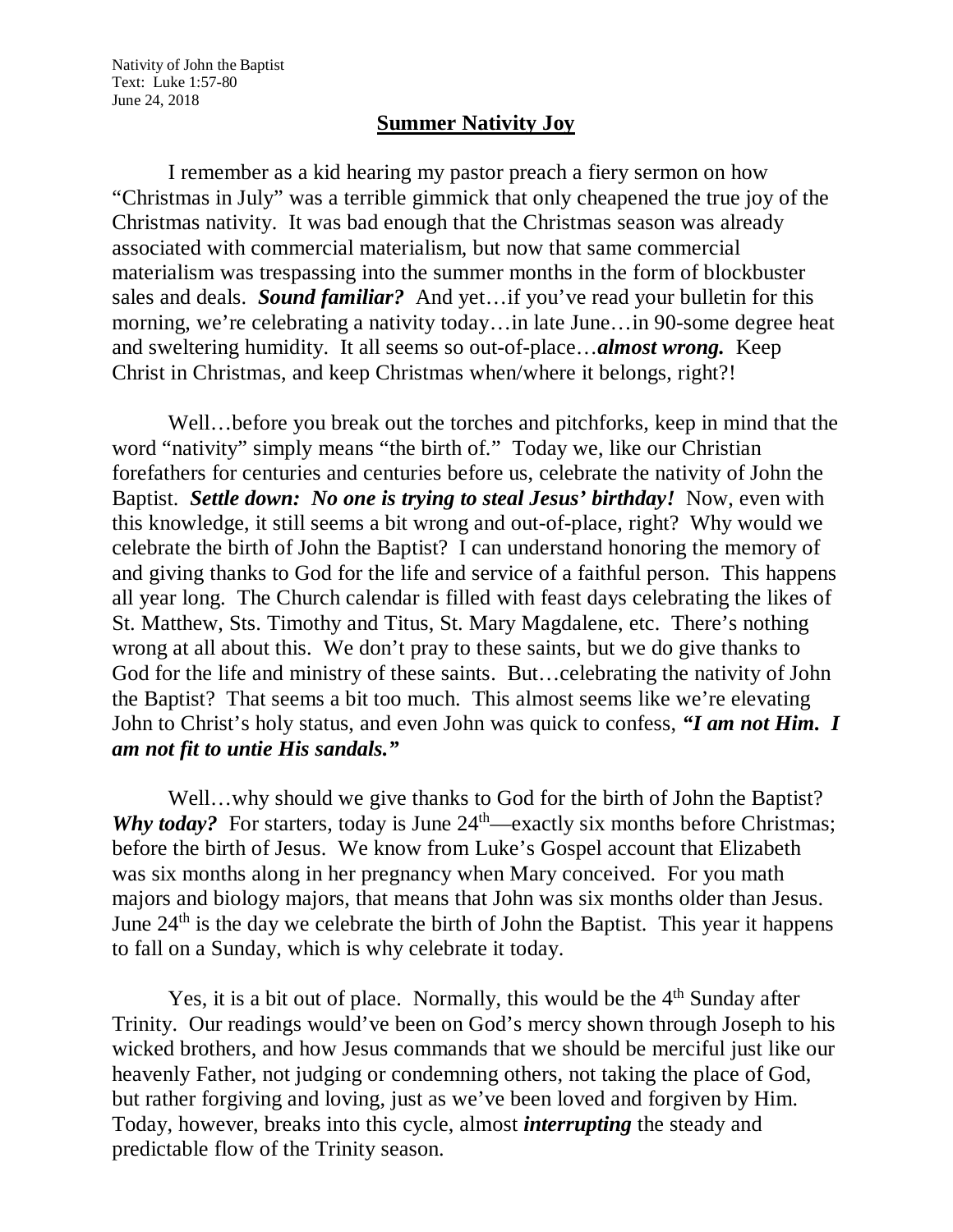But you know what? That's *precisely* what/why we celebrate this day. Our heavenly Father keeps His promises. Beginning in the Garden of Eden, He promised a Savior. He also promised that one would be sent before that Savior to prepare the way; to call sinners to repentance, to baptize, and to speak comfort to all those dwelling in darkness and call them into the marvelous light. God kept His Word. He sent John the Baptist to be this preparatory prophet and evangelist. His birth is proof that God keeps His Word, as surprising and unexpected as His ways may be.

And looking over the life and circumstances of John, God clearly worked in *surprising and unexpected ways, from beginning to end.* I know we're all familiar with the events leading up to John's conception and birth. Even before John was conceived, God was bringing His plan of salvation to fruition in very odd and unexpected ways. John was born to Zechariah and Elizabeth, two people who would've made Abraham and Sarah look like *spring chickens.* We're all familiar with Elizabeth's faith and Zechariah's doubt, which resulted in nine months of muted silence. We're also familiar with Zechariah's *bold confession of faith and praise* upon the birth of his son. Zechariah was brought to faith in God's promise. Zechariah knew and believed that God had big plans for John. Even before that birth, though, John was **already** doing what God had sent him to do. Already in the womb John was pointing others to Christ. When John, still in the womb, is brought into the presence of his God and Lord, he leaps for joy, that leap letting both mom and Mary know that they are in the presence of their Lord and Savior. *Not exactly your run-of-the-mill second trimester, is it?* 

I know everyone here is familiar with John's adult ministry: the camel hair, the honey, the wilderness living, far away from society and culture. All of this flew in the face of "normal." If you wanted to be taken seriously as a man of God, you had to be *educated and refined*, things you would learn while living in the capital city and cultural center of Jerusalem. Only crazy people chose the hostile wilderness for a home. If you wanted to be a "successful man of God," you went to where the people were; not out to the barren wilderness. And yet…John *boldly and unapologetically* proclaimed the full Truth of God's Word—full Law and full Gospel—right where God called him to serve! Word spread and people came to him to hear this Word; to repent of their sin; to be baptized with a baptism of forgiveness.

That right there is considered *abnormal* by many today (maybe even by you). John didn't pull punches. Full Law and full Gospel. Even when certain people were coming out to him to be baptized, John knew they were putting on a show, lighting them up, calling them "broods of vipers." *Not exactly the "normal/typical" way one goes about growing a church, is it?* You just don't do that! You might hurt their feelings! Jesus Himself would later say, *"You say he*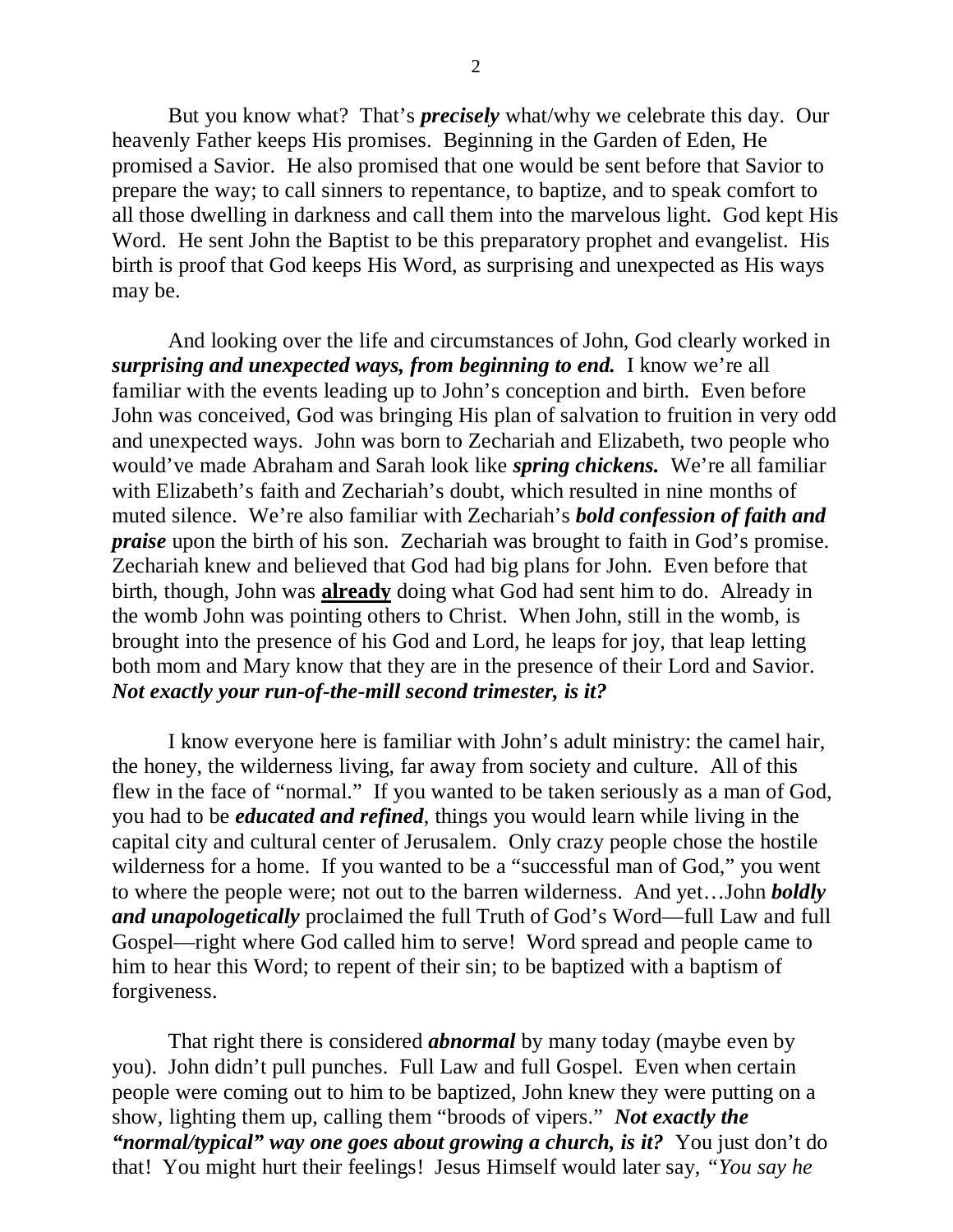3

*has a demon!*" That's how strange and outside the norm this guy was. This is how God worked His plan of salvation.

And let's not forget the fact that this same boldness and faithfulness to God's Truth wasn't without *consequence.* John wound up sitting on death row for speaking the Truth. John struggled in his faith during this brief time. This is quite normal. The Messiah is supposed to bring freedom and life, and yet John is sitting in chains and getting ready to lose his life. *"Are you the One who is to come, or should we be looking for another?"* Jesus sends Word back to John, pointing to all the Scripture-fulfilling things He was doing; things **ONLY** the Messiah could/would do; e.g., the blind receive sight, the deaf hear, lepers are cleansed, the dead are being raised, and the Good News is being proclaimed to the poor. This Word of comfort and promise works. John is given peace, *even as he languishes.* John loses his life in the sure and certain comfort/peace of saving faith. This, too, was all part of God's good plan of salvation for John, for even from death row John was pointing to trust in Christ alone for peace, comfort, and everlasting life. *Faithful in his calling; faithful to God to the very end.* 

My friends: This is why we give thanks to God for the birth, life, and death of John the Baptist. This man was parts of God's divine plan for our peace, our comfort, our everlasting life in the flesh. This is also why we still celebrate today. God continues to work in *very strange and unexpected and wonderful ways.* He still sends those to proclaim His Word in order to prepare us for the coming of our Lord, both now and not yet. *"Take and eat; take and drink; I am with you always till the end of the age." "And He will come again in all glory to judge both the living and the dead."* Our Lord comes to us now, and He will come again. Through the simple hearing of Law/Gospel proclamation, our Lord prepares us to see, to hear, to receive and hold fast to this blessed Christ-centered reality.

Through His Word rightly taught and His sacraments rightly administered, He continues to give *knowledge of salvation in the forgiveness of our sin.* We are brought to knowledge of our sin. Through faith, we understand the reality of our *deadly condition,* which is why we repent and cry out to God (and God alone) for mercy and forgiveness. We also hear and hold fast to the *blessed Gospel Truth* that because of Christ Jesus and His all-redeeming death and resurrection, we are completely forgiven. We have been washed and made clean in the blood of the Lamb, that washing taking place in the waters of Holy Baptism; the baptism of repentance and forgiveness; the baptism into His death and resurrection. Through God-given baptismal faith, we rejoice and render the sacrifice of thanksgiving as our Lord comes to us to feed us and nourish us with His body and blood. *"Behold! The Lamb of God, who takes away the sin of the world!"* Just look around! He continues to shine the light of Christ and give light to all of us who dwell in the darkness and death of this fallen and sinful world. So strange. So abnormal. So mysterious…*and yet, it's not.* All of this is right where God tells us to look. God